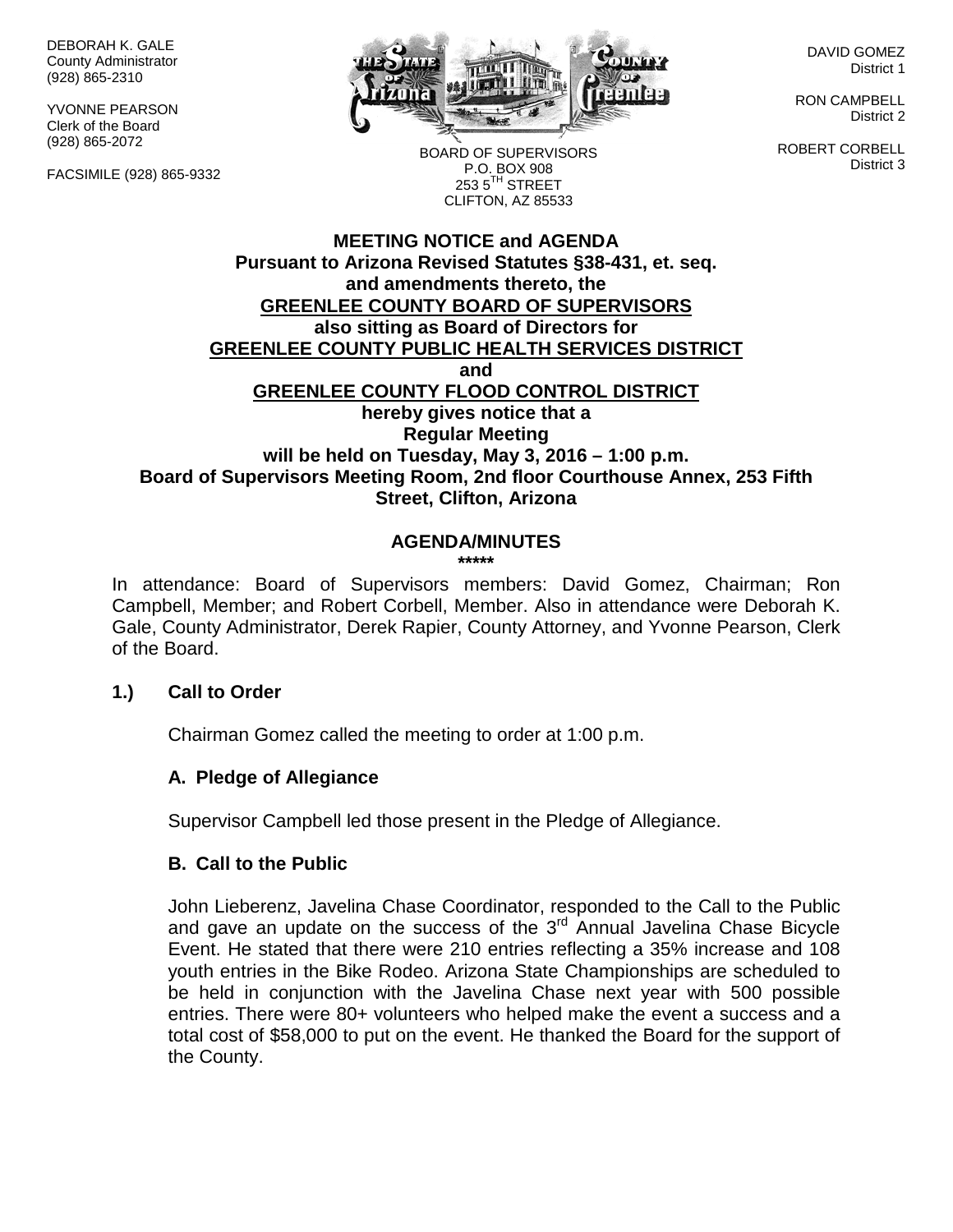Daniel Cervantez, Clifton resident, responded to the Call to the Public, stating that he attended the Polly Rosenbaum Dinner sponsored by the Greenlee County Democratic Party where two Morenci High School students were recognized.

- **2.) PUBLIC HEALTH SERVICES DISTRICT – the Board of Supervisors will convene as the Board of Directors of the Greenlee County Public Health Services District and will reconvene as the Board of Supervisors following consideration of these items:**
	- **A. Consent Agenda**
		- **1. Clerk of the Board: Consideration of approval of Public Health Services District expense warrants in excess of \$1,000.00**

Upon motion by Supervisor Campbell, seconded by Supervisor Corbell, and carried unanimously, the Board approved the Public Health Services District Consent Agenda as presented.

- **3.) FLOOD CONTROL DISTRICT – the Board of Supervisors will convene as the Board of Directors of the Greenlee County Flood Control District and will reconvene as the Board of Supervisors following consideration of these items:**
	- **A. Philip Ronnerud, County Engineer/Planner**
		- **1. Consider adoption of Revision #1 to the Greenlee County Flood Control District Ordinance**

Mr. Ronnerud presented the updated and revised Flood Control District Ordinance to the Board stating that it includes all required information. Upon motion by Supervisor Campbell, seconded by Supervisor Corbell, and carried unanimously, the Board approved revision #1 of the Greenlee County Flood Control District Ordinance.

# **4.) Bill Harmon, District Engineer, Arizona Department of Transportation (ADOT)**

# **A. ADOT Update**

Mr. Harmon updated the Board on the following regarding State Highways in Greenlee County:

- Recently completed projects
	- o Maintenance and surface treatments on US 70 and State Route 75
	- o Scour and retrofit various bridges on State Route 75
- Current construction projects
	- o State Route 75 to Apache Creek Bridge: pavement preservation, bridge rail, curbing and sidewalk at railroad crossing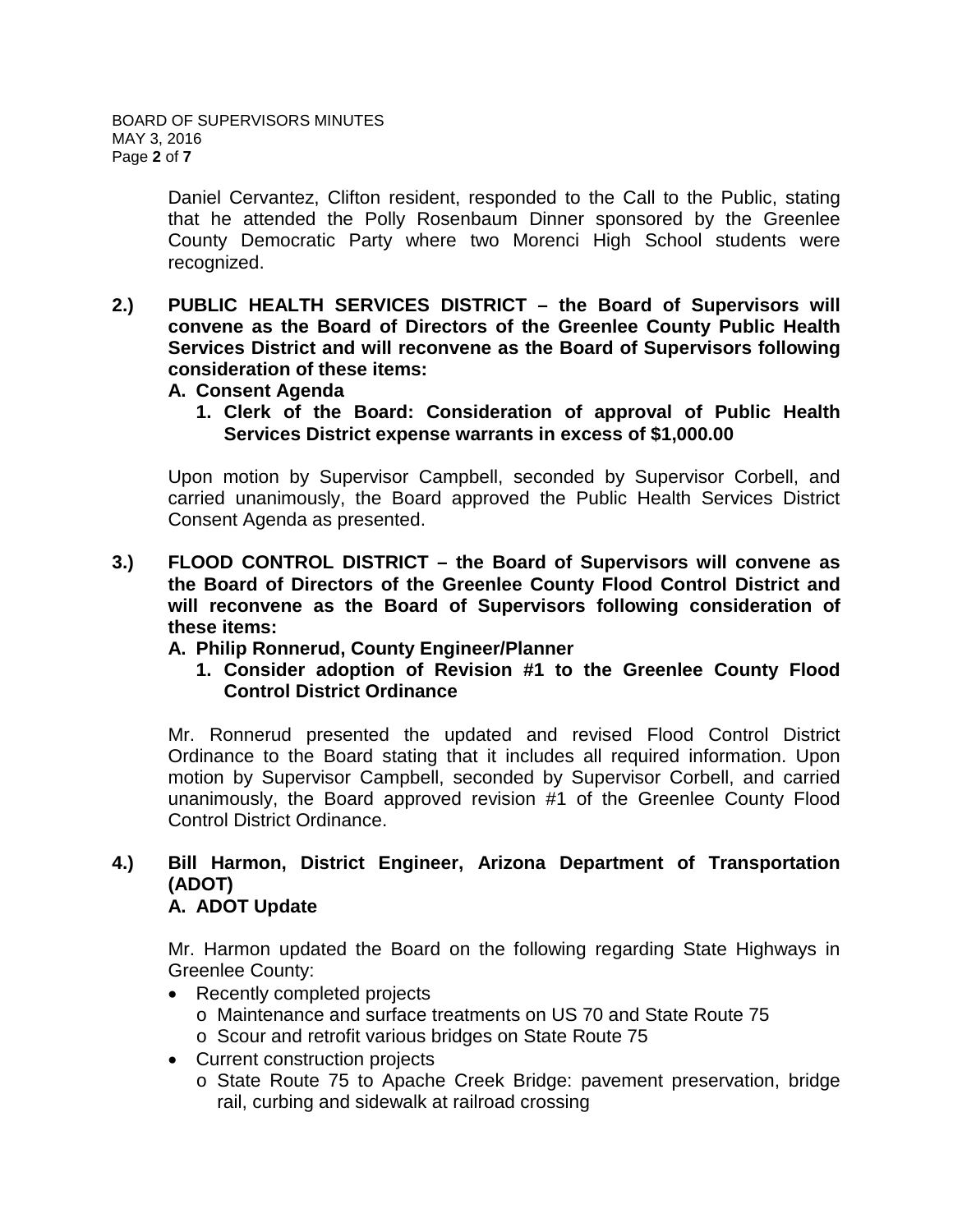#### BOARD OF SUPERVISORS MINUTES MAY 3, 2016 Page **3** of **7**

- Design projects
	- o Drainage and traffic calming on US 191 from Smelter Hill to Horseshoe curve
	- o Pavement preservation on US 191 from Back Country Byway to mile post 151 (if funding is available)
- Planning projects that were nominated in plan
	- o Pavement overlay on US 191 from Horseshoe curve to mine entrance
	- o Minor surface treatment on US 70 from Duncan to the State Line
	- o Minor surface treatment on State Route 78

The Board thanked Mr. Harmon for the information.

# **5.) Ákos Kovach, Economic Development Coordinator A. Economic Development Planning Update**

Mr. Kovach reported that there is an increase of out-of-town visitors to Greenlee County. He reported the following to the Board:

- The multi-day Lion's Baseball Tournament was a huge success
- The Mount Graham Safe House Golf Tournament was very successful
- The Spring Rampage and all the events that took place during the event was successful including the Mud Drags, Jr. Rodeo, and Car Show.
- Planning is taking place for the Labor Day Clifton Hill Climb
- This month the opening of new businesses will happen: NAPA Auto Parts Store, Studio Twenty Two Six hair studio, and Margo's Mexican Bakery
- The annual high school Football All-Star event will take place in June in Duncan

# **6.) Tony Hines, Public Works Manager, Facilities Division A. Consideration of award of bids for Sheriff Vehicles**

Upon motion by Supervisor Campbell, seconded by Supervisor Corbell, and carried unanimously, after review of bids, the Board awarded the bid for the purchase of two patrol vehicles for the Sheriff's Department to Kempton Chevrolet in the amount of \$62,172.62 each vehicle including emergency equipment.

# **BID OPENING**

Monday, April 25, 2016 10:00 a.m.

# **SHERIFF 4X2 POLICE PURSUIT SUV (PPV)**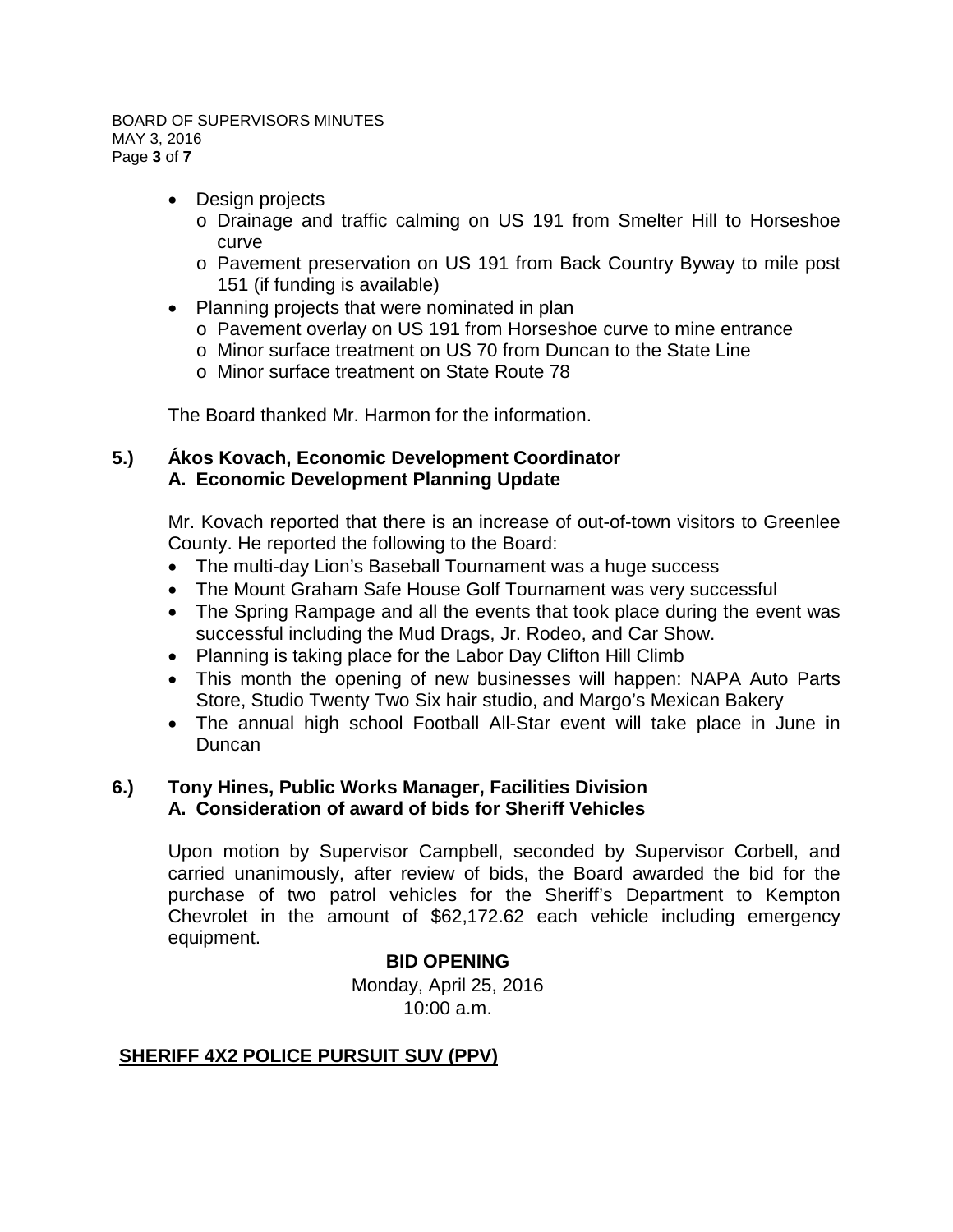BOARD OF SUPERVISORS MINUTES MAY 3, 2016 Page **4** of **7**

| Kempton<br>Chevrolet/ West<br>Mesa Emergency<br><b>Products</b> | 2016 Chev Tahoe PPV        | \$37,299.00 |             |
|-----------------------------------------------------------------|----------------------------|-------------|-------------|
|                                                                 | <b>Emergency Equipment</b> | \$19,075.00 | \$56,374.00 |
| Midway Chevrolet/<br>MHQ of Arizona                             | 2016 Chev Tahoe PPV        | \$35,943.00 |             |
|                                                                 | <b>Emergency Equipment</b> | \$26,081.55 | \$62,024.55 |

# **7.) Larry Avila, County Sheriff**

**A. Consideration of approval to have the state link installed in the office at the Dispatch Center and completing maintenance of radios, computers, and Spillman program at the Greenlee County Sheriff Sub-Station in Duncan**

Sheriff Avila expressed concerns and issues with the IT Department getting maintenance of radios, computers, and issues with the Spillman Program at the Sheriff Sub-Station in Duncan. He stated that it has been 12 years and that he needs a timeline when these issues will be completed. Charles Berube, IT Manager, stated that it has taken several fiscal years and budgeting to get the costly necessary network equipment to be able to deal with the state link issue. At this point in time servers and other equipment are now installed and the application to the Arizona Department of Safety has been made and their approval is needed. He stated that one of the main issues at the sub-station in Duncan is the amount of available broadband and the new issue with downloading videos from the Deputies. Upon motion by Supervisor Campbell, seconded by Supervisor Corbell, and carried unanimously, the Board tabled the item and requested a status/update at the next meeting.

#### **B. Consideration of approval of an additional Detention Sergeant Position at the Sheriff's Department**

Sheriff Avila requested an additional Detention Sergeant position in the Sheriff's Department to replace a regular Detention Officer position. Upon motion by Supervisor Campbell, seconded by Supervisor Corbell, and carried unanimously, the Board approved replacing a Detention Officer position with a Detention Sergeant position as requested.

# **8.) Kay Gale, County Administrator A. County and State budget and legislative issues**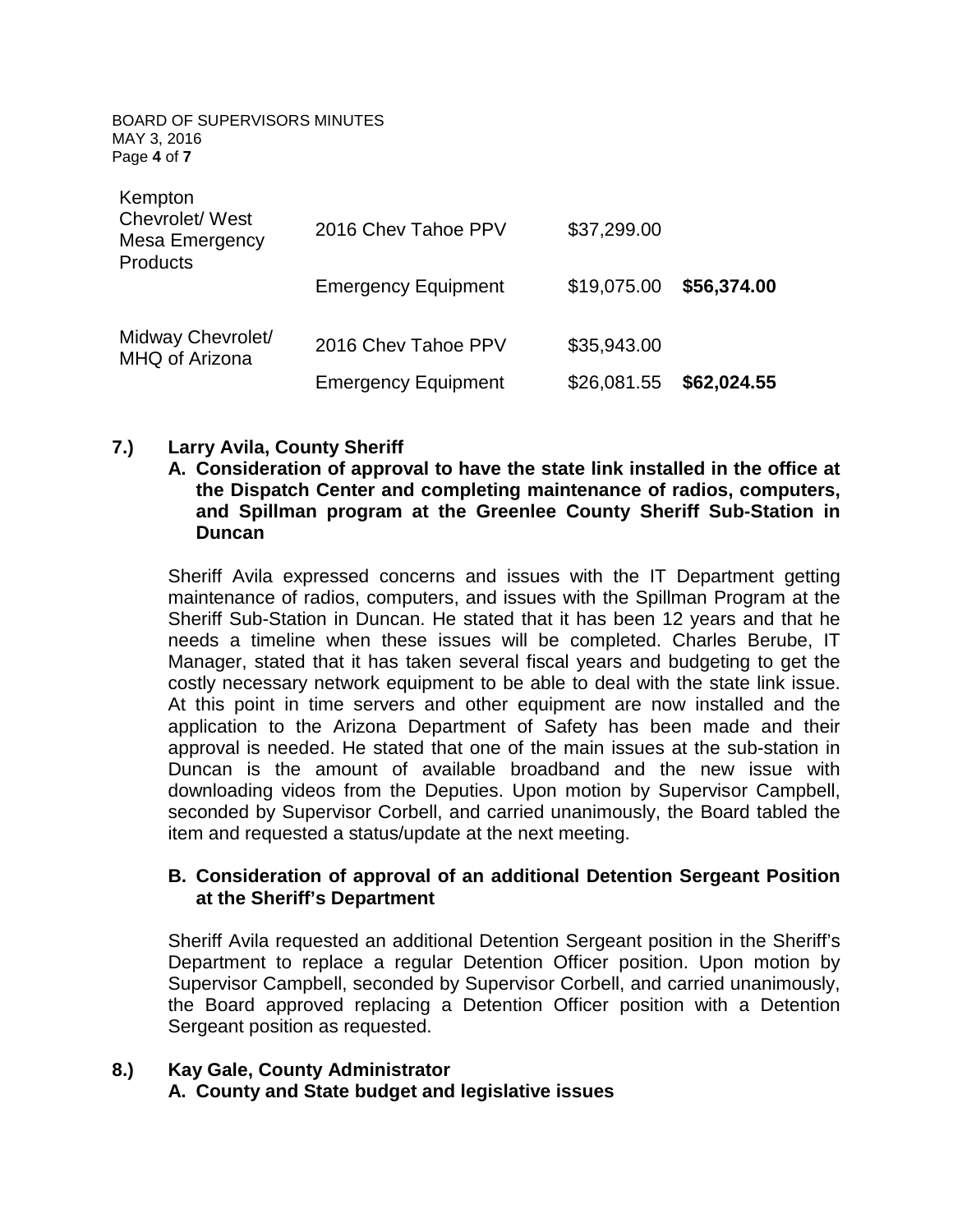Ms. Gale reported the following:

- Sine Die of the Legislature is imminent today. Ms. Gale reviewed several Bills and amendments that will affect the County.
- US Fish & Wildlife, AZ Game & Fish and other entities have reached a settlement agreement and a recovery plan is due to be completed by February 2017 with cooperating agencies not having the ability to be at the table. The wolf DNA study is moving along
- Ms. Gale received a call from National Bank of Arizona regarding the Duncan Branch closure. She expressed the County's disappointment of the closure and was told that they are a "for profit" business and have to look at returns. The Duncan Branch is non-profitable with most uses moving to mobile banking and that 99% of the business is ATM withdrawals. National Bank is looking at installing an ATM in the Duncan area and the current building will be sold. Ms. Gale offered the possibility of installing an ATM at the new County Annex once it is built.
- Greenlee County is co-hosting the Eastern Arizona Counties Organization Legislative Tour with Freeport McMoRan with a mine tour beginning at 1:00 p.m. and dinner at the Freeport McMoRan Guest House following.

# **B. Calendar of Events**

The Calendar of Events was reviewed with the Board moving all June meetings to begin at 8:00 a.m.

# **10.) Consent Agenda**

- **A. Clerk of the Board: Consideration of approval of minutes to previous meeting – 04/19/2016**
- **B. Clerk of the Board: Consideration of approval of expense warrants in excess of \$1,000.00 – Voucher 1089; 1092; 1093**
- **C. Clerk of the Board: Consideration of approval of the Memorandum of Agreement with the Arizona Department of Transportation – Motor Vehicle Division effective July 1, 2016 through June 30, 2017 for continued subsidy to defray costs of keeping the Clifton Service Field Office open**
- **D. County Engineer: Consideration of approval of the Employee Transaction Form – C. Edwards, full time Planning Technician**
- **E. Chief Probation Officer: Consideration of approval of the Employee Transaction Form – J. Montez, Deputy Probation Officer**

Upon motion by Supervisor Campbell, seconded by Supervisor Corbell, and carried unanimously, the Board approved the Consent Agenda as presented.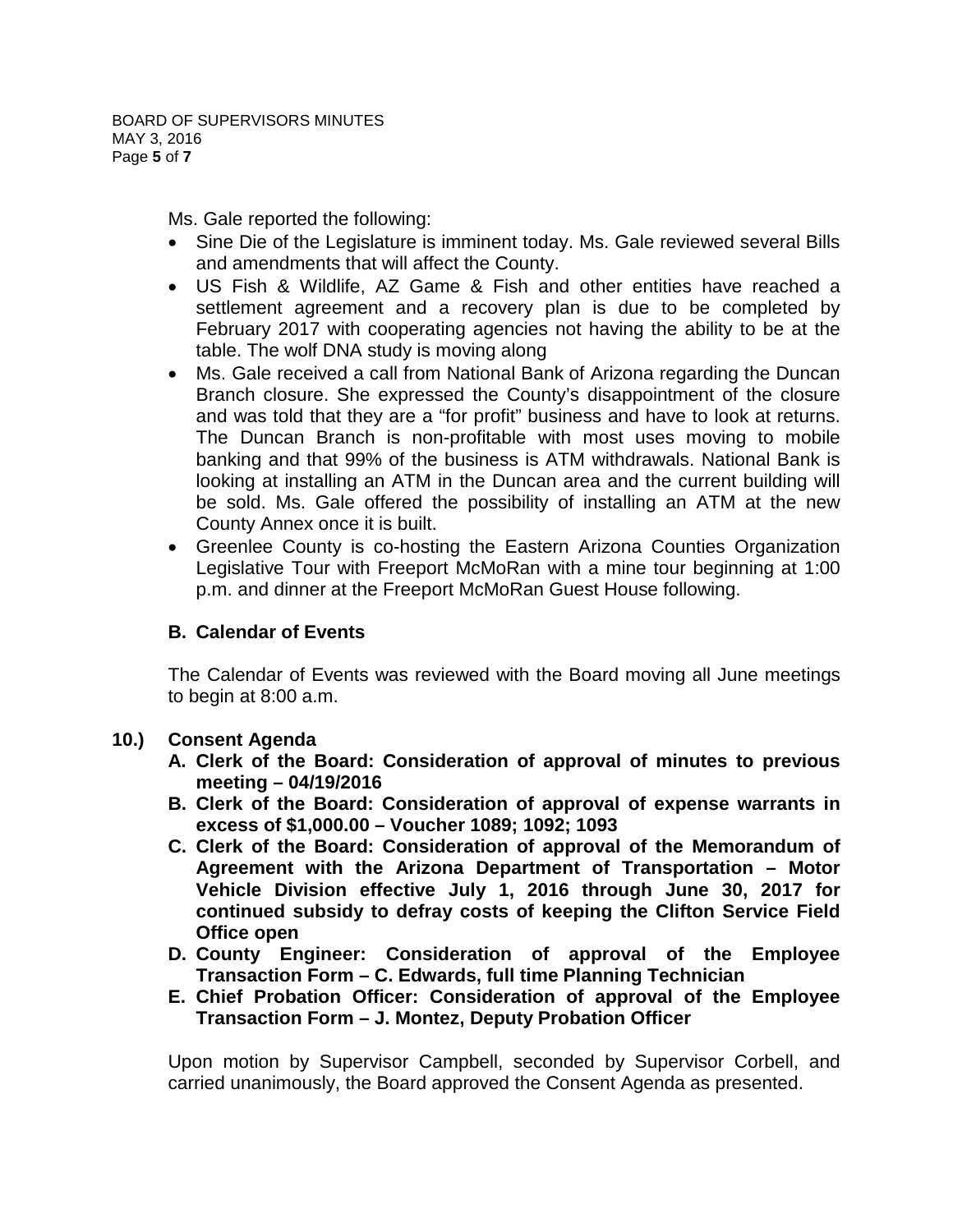BOARD OF SUPERVISORS MINUTES MAY 3, 2016 Page **6** of **7**

#### **11.) Supervisors Reports**

#### **Supervisor Ron Campbell A. Arizona Small Counties Forum meeting**

Supervisor Campbell attended the AZ Small Counties Forum meeting hosted by Greenlee County. He stated that members of the legislature were in attendance and member counties discussed matters and issues taking place in their county.

#### **B. County Supervisors Association meeting**

Supervisor Campbell attended the County Supervisors Association meeting where the highlight was a presentation by the Arizona Game & Fish on that department as a whole.

#### **Supervisor David Gomez A. Eastern Counties Organization meeting**

Supervisor Gomez attended the Eastern Counties Organization meeting where the Legislative County Tour planning took place as well as budget and finance discussions.

#### **B. Arizona Small Counties Forum meeting**

Supervisor Gomez attended the AZ Small Counties Forum meeting hosted by Greenlee County and echoed Supervisors Campbell's report of this meeting.

#### **C. Javelina Chase Event**

Supervisor Gomez attended the Javelina Chase Event and echoed the discussion of Mr. Lieberenz earlier in the meeting and stated that this event will rise to the next level next year.

#### **D. Graham County Horse Races**

Supervisor Gomez reported that he attended the Graham County Horse Races and participated in awarding the blanket to the winner of the Greenlee County Hopeful. He stated that he is anxious to see the income/expense outcome of the race event.

# **12.) Budget Work Session – Fiscal Year 2016/2017 County Budget**